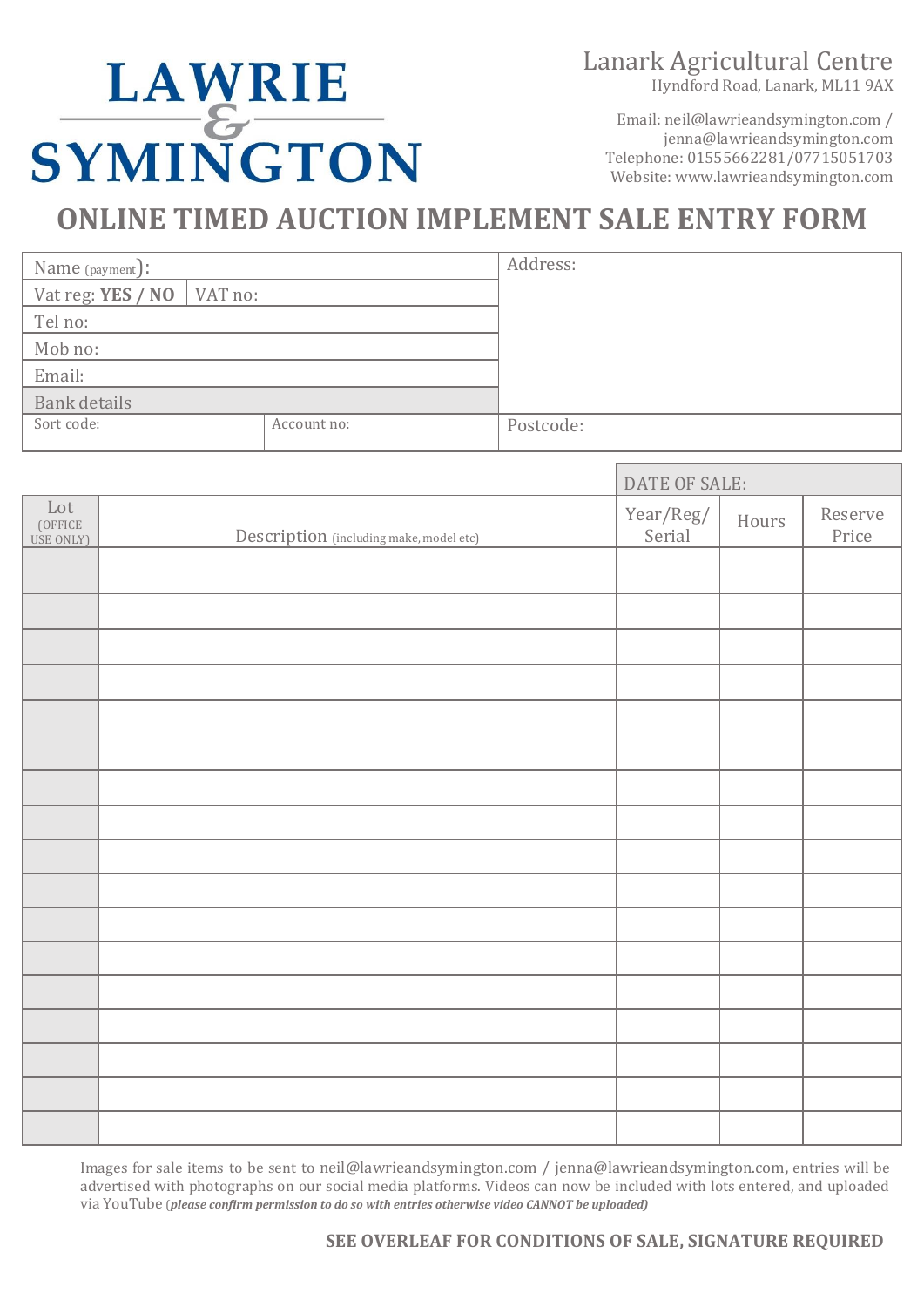# **CONDITIONS OF SALE**

- Commission will be charged at 5% + VAT capped at £300 per item and is payable on items sold through the sale and privately after having been entered in the sale, minimum commission £5 per lot
- Payment by purchasers Strictly Card, or Cleared Funds prior to items being uplifted from our yard.
- All purchases will be subject to a 3% plus VAT buyer's premium on all lots capped at £300 per item sold by auction or by private treaty.
- All items sold **must** be delivered to Lanark sale yard by the following Thursday after the sale
- **No items can be delivered or uplifted from our yard on Monday's**
- All items **not** delivered to our sale yard by the Thursday after the sale will be charged at £10 per item, per day.
- Items may be delivered to our yard prior to the sale, which will be at Vendors risk. Such items will be advertised as 'Can be viewed at Lanark Agricultural Centre'
- All items entered unto the sale will be charged the following set up fees: TRACTORS, TELEHANDLERS, VEHICLES are £10 plus VAT (Non-Refundable). All other items: £2 plus VAT (Non-Refundable)
- Description, warranties & guarantees All descriptions given are those of the Vendors & not of the Auctioneers. Any item described as in working or running order or condition shall have no defect which renders it incapable of the reasonable work for which it is intended & must be capable of performing such work. No item shall be returnable for any description, warranty or guarantee other than that affecting its working, running or mechanical condition. No description other than year of make, maker's name, and type will be given unless warranted in working or running condition. The Auctioneers accept no responsibility for damage due to frost.

#### **RECEPTION AND DISPATCH OF GOODS**

• Will be Tuesday till Friday – 8.00am till 4.00pm, otherwise be strict appointment with the auctioneers.

#### **PAYMENT TO VENDORS**

- Sale proceeds will be posted out 14 days after the sale date.
- The Auctioneers act solely as agent between the Vendor and Purchaser and in the event of any dispute or refusal to pay of non-payment on the part of the Purchaser, they may at their discretion, annul and cancel the sale of such lot/s.

#### **VENDORS DECLARATION**

- I have read and understood the TERMS AND CONDITIONS and undertake to present the above (and those on continuation sheets) for sale and to abide by these Terms and Conditions of Sale.
- I certify that the items entered for sale are my/our sole property and are not subject to any hire purchase agreement or any other contract.
- I grant permission for any videos that I submit to be uploaded to YouTube for use for the online auction.

Owners Signature: Date: